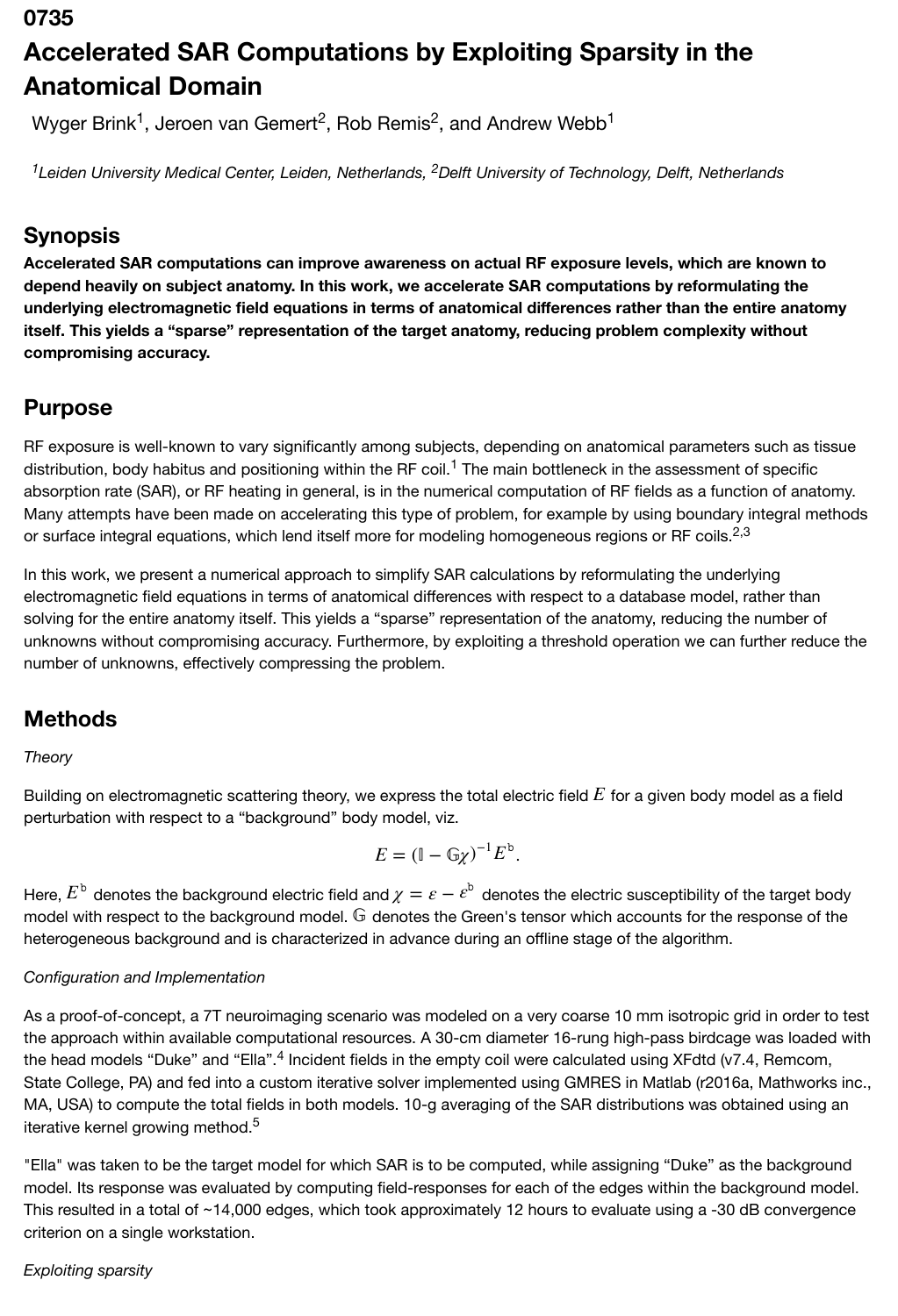By thresholding  $|\chi|$ , we can reduce the number of unknowns further, while preserving the dominant perturbations in the RF field. By removing the corresponding entries in  $\mathbb G$ , we can substantially reduce the size of the system matrix, leading to faster computations.

# **Results**

Figure 1 shows the database body model "Duke", target model "Ella" and their anatomical difference in terms of their electric susceptibility.

Figure 2 shows the SAR<sub>10</sub> maps obtained in these models, where results in the proposed approach were obtained approximately four times faster, without compromising accuracy. A very small error of ~3% can be observed, which is due to error accumulation from the offline calculations. This can be improved by increasing their convergence threshold. The improved convergence rate of the iterative solver is shown in Figure 3.

Finally, the thresholding procedure enables further acceleration of the method of up to an order of magnitude, at the cost of a ~15% error in the maximum  $\textsf{SAR}_{\textbf{10}}$  values.

# **Discussion/Conclusion**

A novel approach on SAR computations was presented which casts the computation of RF field in terms of anatomical differences with respect to a pre-characterized database model. This allows for reducing the number of unknowns, improving the convergence rate of numerical solvers. This approach can potentially become useful in online SAR assessments, where a database body model can serve as a background model.

The current benchmark of the method was performed on a male and female body model, which are quite different from each other. Having multiple body models in a pre-characterized database would increase the chances of obtaining a better starting point, further accelerating this approach. An important challenge is the scalability of the method. Where the current 10 mm assessment resulted in a matrix G of 1.5 GB in single precision, in a corresponding 5 mm model the number of edges would increase by a factor of ~8, and memory requirements by a factor of ~64. Future work should therefore include model compression to improve scalability of this approach within realistic computational resources.

# **Acknowledgements**

This project was funded by the Dutch Technology Foundation (TTW) project 16820.

# **References**

1. Murbach M, Neufeld E, Kainz W, Pruessmann KP, Kuster N. Whole-body and local RF absorption in human models as a function of anatomy and position within 1.5T MR body coil. Magn Reson Med 2014;71:839–45. doi: 10.1002/mrm.24690.

2. van den Bergen B, Stolk CC, van den Berg JB, Lagendijk JJW, van den Berg CAT. Ultra fast electromagnetic field computations for RF multi-transmit techniques in high field MRI. Phys Med Biol 2009;54:1253–1264. doi: 10.1088/0031-9155/54/5/010.

3. Villena JF, Polimeridis AG, Eryaman Y, et al. Fast Electromagnetic Analysis of MRI Transmit RF Coils Based on Accelerated Integral Equation Methods. IEEE Trans Biomed Eng [Internet] 2016;63:2250–2261. doi: 10.1109/TBME.2016.2521166.

4. Christ A, Kainz W, Hahn EG, et al. The Virtual Family—development of surface-based anatomical models of two adults and two children for dosimetric simulations. Phys Med Biol 2010;55:N23-38. doi: 10.1088/0031-9155/55/2/N01.

5. Kuehne A, Seifert F, Ittermann B. GPU-Accelerated SAR Computation with Arbitrary Averaging Shapes. In: Proceedings of the 20th Annual Meeting of ISMRM, Melbourne, Australia. ; 2012. p. 2735.

# **Figures**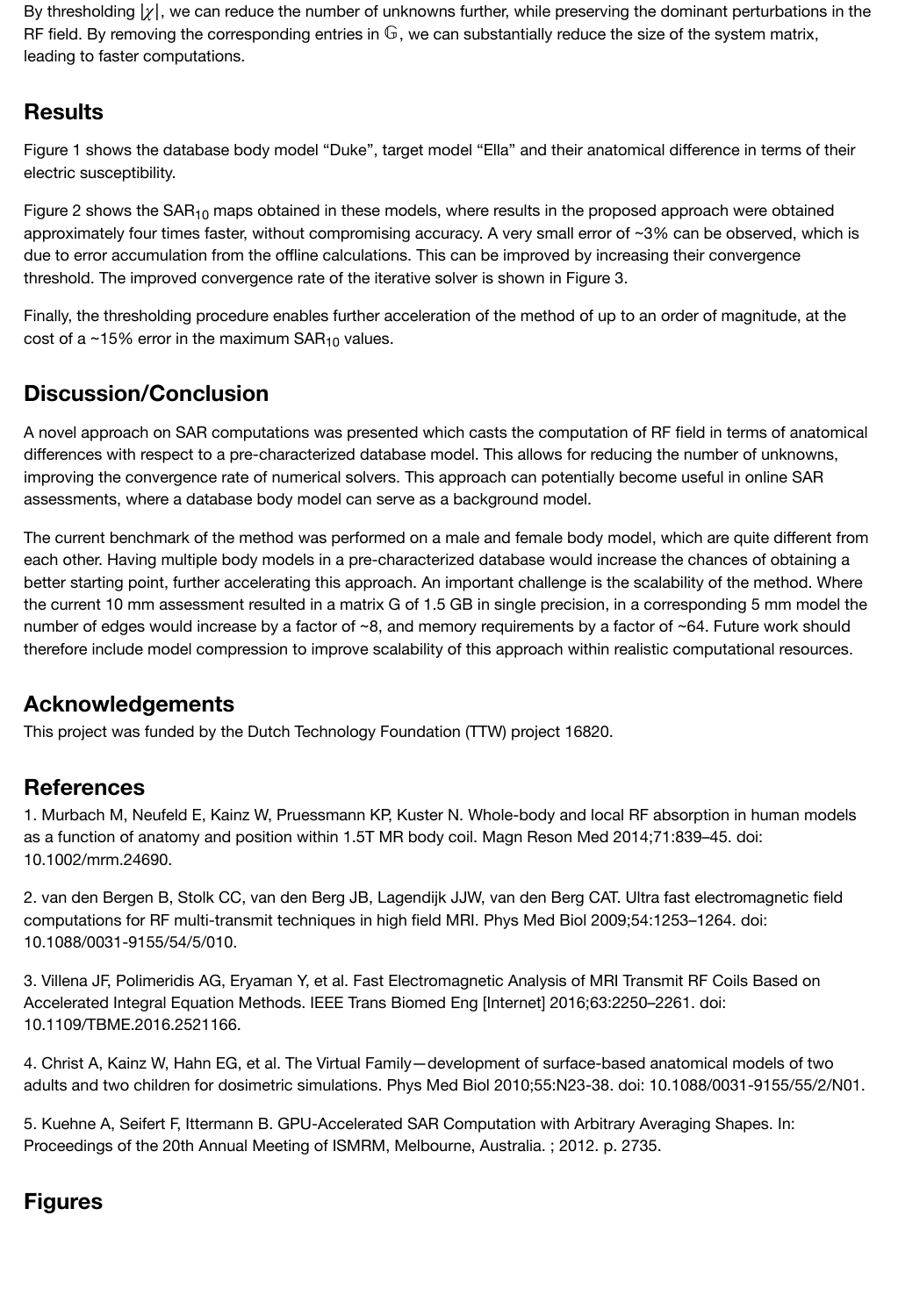

[Figure 1. Anatomical models cast in terms of the "sparse](https://index.mirasmart.com/ISMRM2019/PDFfiles/images/6984/ISMRM2019-006984_Fig1.png)" anatomical difference with respect a database model. Head models shown here at 5 mm spatial resolution for illustrative purposes.



[Figure 2. Simulation results showing 10g-averaged SAR](https://index.mirasmart.com/ISMRM2019/PDFfiles/images/6984/ISMRM2019-006984_Fig2.png) derived from the anatomical difference between the target subject model and the database model. The results are essentially the same, while reducing the computation time by a factor of four.



[Figure 3. Convergence of GMRES when based on the co](https://index.mirasmart.com/ISMRM2019/PDFfiles/images/6984/ISMRM2019-006984_Fig3.png)nventional free space background, or the proposed. The convergence rate has approximately tripled when casting the problem in terms of anatomical differences.